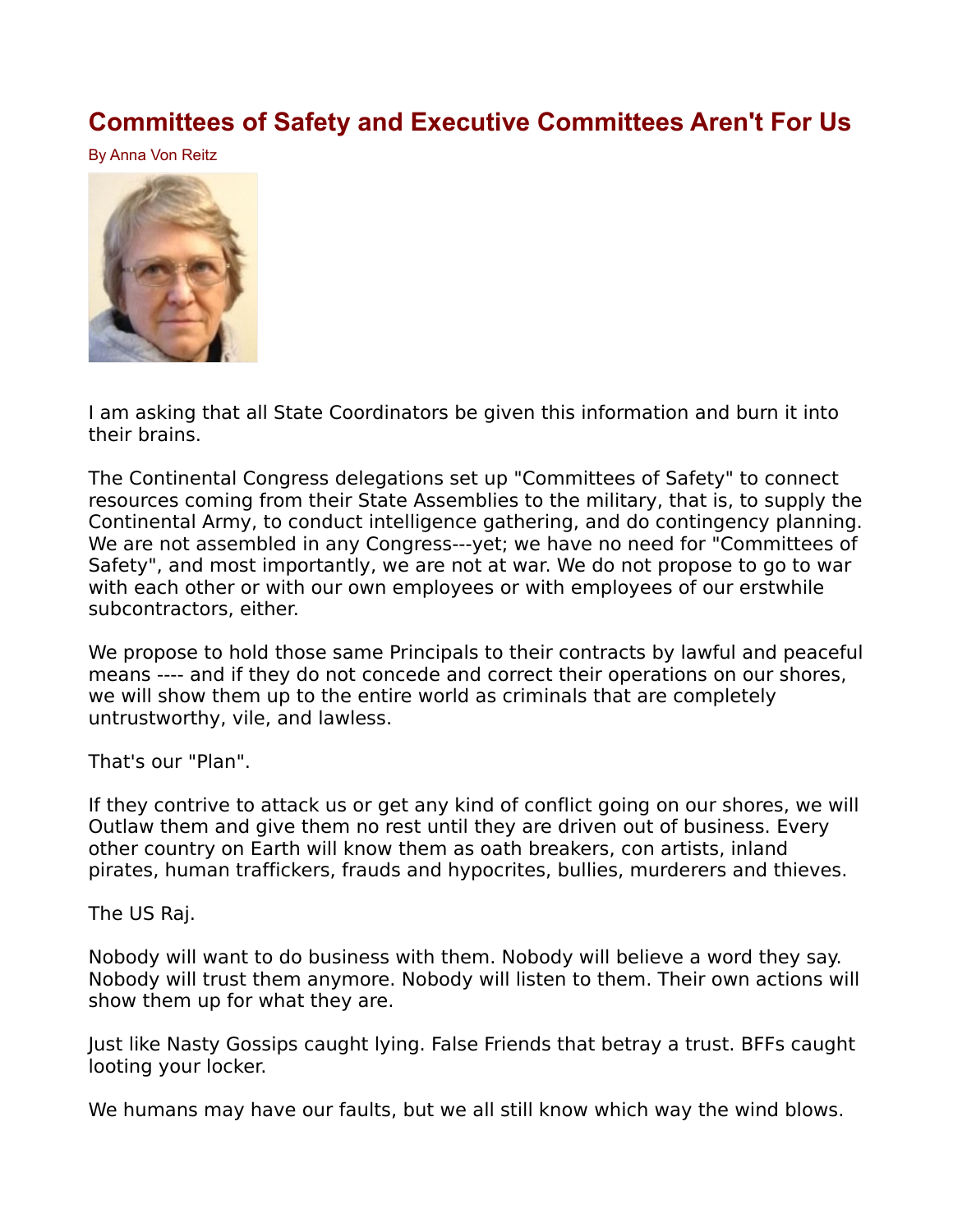We aren't preparing for war. We are already ready. We've been ready since 1776. Millions of us.

Yes, there is one silver lining in having been abused and conscripted as slaves and mercenaries and occupied by our own Armed Forces. We all know more than we want to know about military operations and running surgeries out of kitchens. We don't need any "Committees of Safety" at this point, and if we ever do need any "Committees of Safety" both London and Rome had better kiss their asses and their money good-bye, because we won't be the only ones coming for them.

So forget about Committees of Safety and forget about those promoting Committees of Safety. They are taking a historical fact, twisting it, and using it out of context. They are misleading patriots into taking actions that can needlessly endanger good people and also potentially provide the Vermin with an excuse to "crack down".

Don't take the bait. They are the ones under a microscope. They are the ones on the run. They are the ones that need to be afraid. Keep your nerve. And stay in your lane.

Everyone in your Assembly needs to be clued in and settled down. Everyone needs to stick together and support each other as friends and neighbors. Our State Assembly Militias are perfectly lawful and devoted to Public Safety as Peacekeepers. Not soldiers.

And now I want to point out that "Executive Committees" are foreign to the entire concept of an American State Assembly. The very word "executive" should give you a clue. Our executive power is vested directly in the people of this country, not some clown pretending to "represent" the people.

Our Assembly Chairmen are spokespersons, not executives.

Executives run corporations and the corporations are what have brought us all to this madness and mayhem----Robber Barons and Bankers out of control, Silicon Valley Nerds, Hollywood Scum, Big Pharma, NEA, CDC, WHO, et al.

Those who are dragging their corporate experience into our Assemblies need to be corrected and prevented from perpetuating the same evils all over again. Remember the plain, simple truth that Hannah Arendt taught---- if we don't watch ourselves, we become what we hate.

Just like the idiots decrying racism and teaching "Critical Race Theory" ---- they have become what they pretend to hate: racists teaching racism to others.

When you come to our Assemblies, cast away your assumptions about hierarchy, authority, and "executive power". Our Executive Power is vested in the Public Law and the people upholding it. Period.